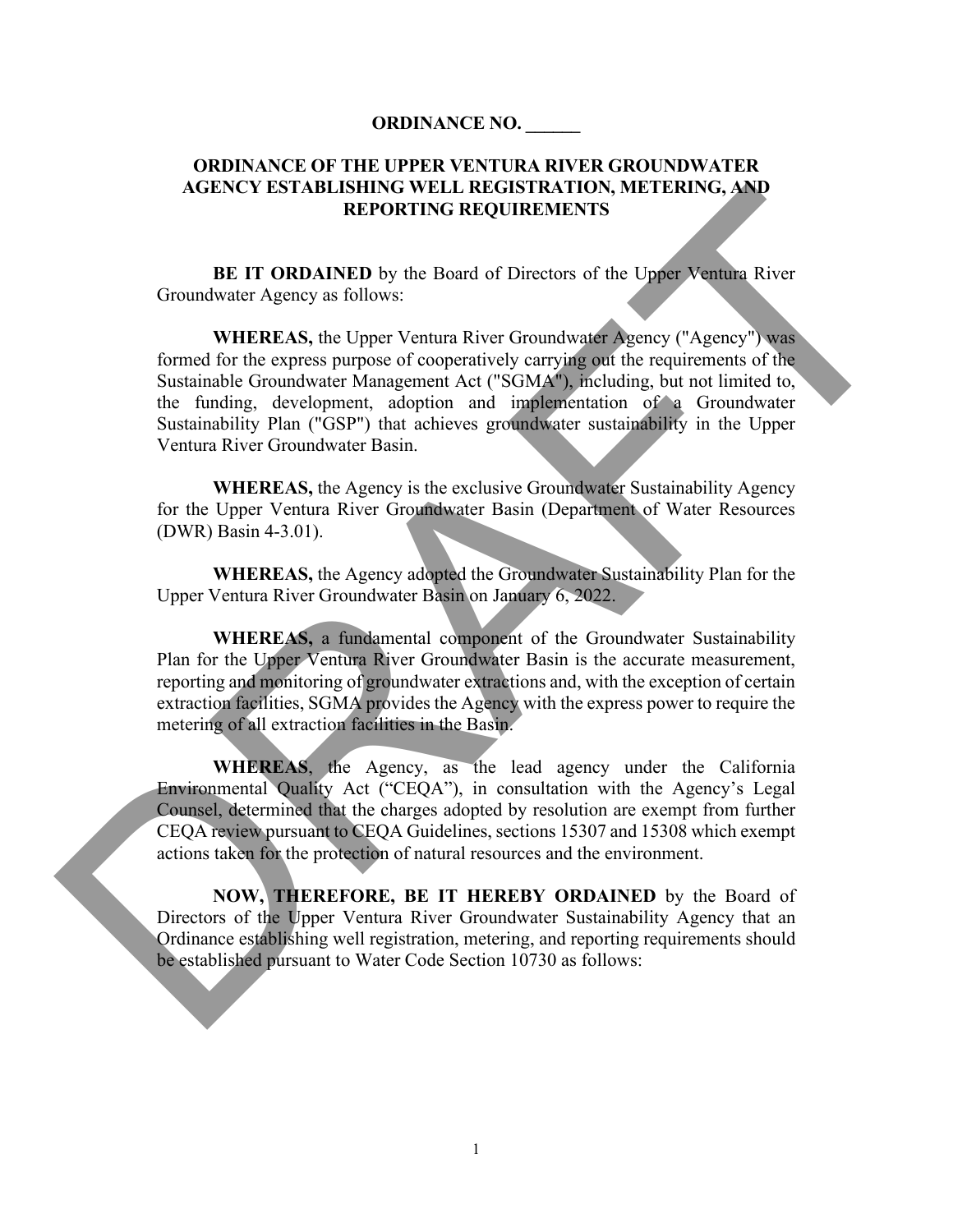## **CHAPTER 1.0 Definitions**

As used in this Ordinance, the following terms shall have the meanings stated below:

- **1.1. "Agency"** means the Upper Ventura River Groundwater Agency.
- **1.2. "Agency Boundary"** shall be the Upper Ventura River Valley Groundwater Basin (Department of Water Resources (DWR) Basin 4-3.01) as may be modified in accordance with Water Code Section 10722.2.
- **1.3. "Agricultural Extraction Facility"** means a facility from which the groundwater produced is used on lands in the production of plant crops or livestock for market, and uses incidental thereto.
- **1.4. "Annual"** means the water year October 1 through September 30.
- **1.5. "Aquifer"** means a geologic formation or structure that yields water in sufficient quantities to supply pumping wells or springs. A confined aquifer is an aquifer with an overlying less permeable or impermeable layer.
- **1.6. "Board"** means the Board of Directors of the Upper Ventura River Groundwater Agency.
- **1.7. "County"** means the County of Ventura.
- **1.8. "Due Date"** means, unless otherwise specifically provided, within 45 days of the date of the Agency's mailing the Quarterly Extraction Statement, the recipient (Well Operator and/or Well Owner) is to return (have postmarked) the completed forms along with any required payment of extraction charges, and surcharges. As used in this Ordinance, the following terms shall have the meanings stated<br>
1.1. "Agency" means the Upper Ventura River (roundwater Agency<br>
1.2. "Agency Boundary" shall be the Upper Ventura River willey Graundwaler<br>
Ha
	- **1.9. "Executive Director"** means the individual appointed by the Board to administer Agency functions, or his/her designee.
	- **1.10**. **"Exempt Wells"** means all wells operated by *de minimis extractors* as defined in Water Code Section 10721(e) and those operators granted an exemption by the Board.
	- **1.11.** "Extraction" means the act of obtaining groundwater by pumping or other controlled means.
	- **1.12. "Extraction Facility"** means any device or method (e.g. water well) for extraction of groundwater within a groundwater basin or aquifer.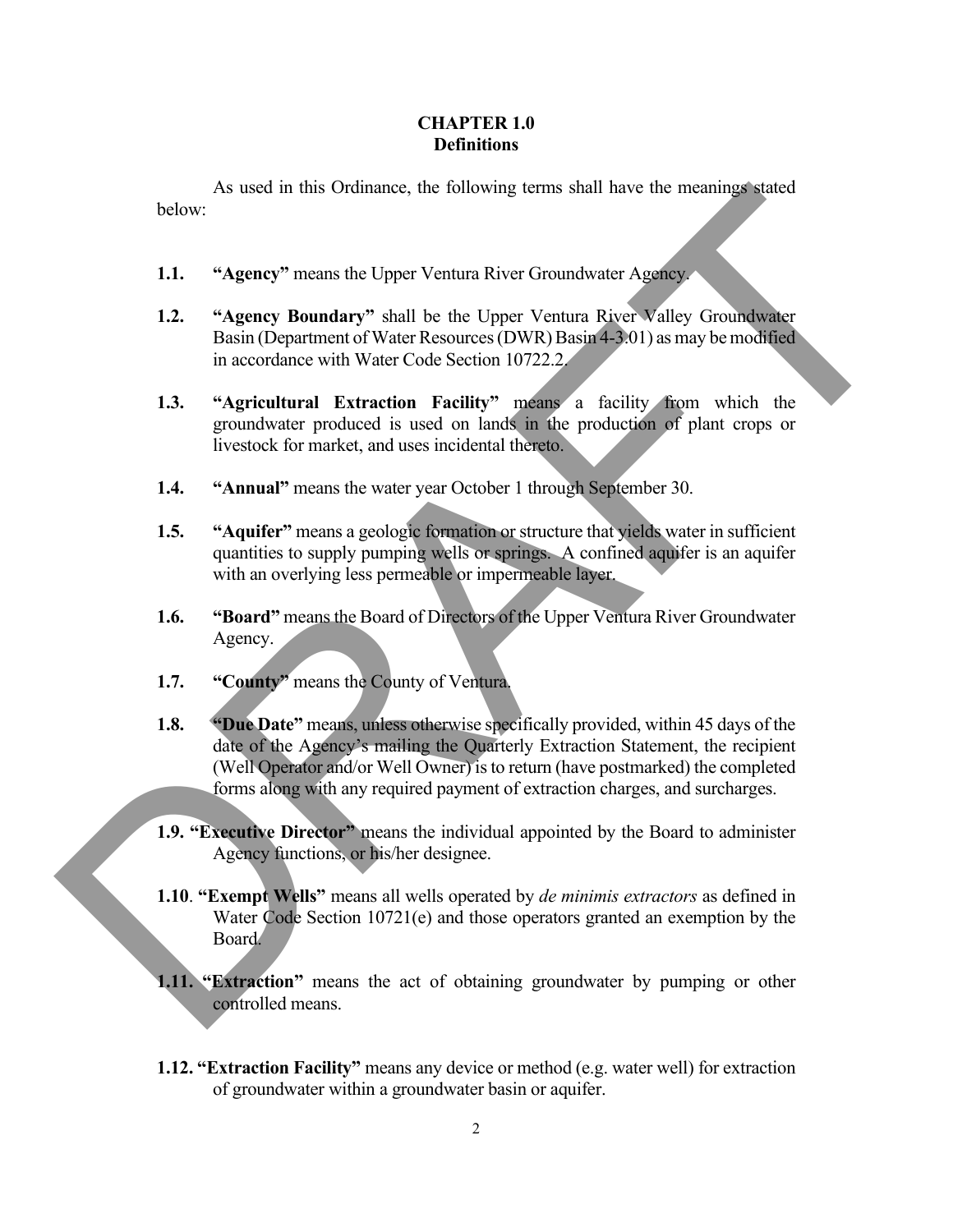- **1.13. "Flowmeter"** means a manufactured instrument for accurately measuring and recording the flow of water in a pipeline.
- **1.14. "Groundwater"** means water beneath the surface of the earth within the zone below the water table in which the soil is completely saturated with water.
- **1.15. "Groundwater Extraction Fee"** shall mean fees adopted by the Board of the Agency pursuant to the Sustainable Groundwater Management Act.
- **1.16. "Inactive Well"** An inactive well is a well that conforms to the County Water Well Ordinance requirements for an active well, but is being held in an idle status in case of future need. Idle status means the well is pumped no more than 8 hours during any 12- month period. Inactive wells are not required to have a flowmeter. Pumping to maintain status as an active well under the County Water Well Ordinance shall not exceed 8 hours in a 12 month period, shall be for beneficial use, and shall be estimated and reported to the Agency. Prior to removing a well from idle status, the operator shall install a flowmeter in accordance with the requirements in Chapter 3 of the Ordinance. 1.14. "Groundwater" means ware beneath the surface of the earth within the zone<br>below the water table in which the soli is completely summed with water.<br>
1.15. "Croundwater Neutrication Fee" what mean fees adopted by the
	- **1.17. "Municipal and Industrial (M & I) Provider"** means person who provides water for domestic, industrial, commercial, or fire protection purposes within the Agency Boundary.
	- **1.18. "Municipal and Industrial (M & I) Operator" A**n owner or operator that supplied groundwater for M & I use during the historical allocation period and did not supply a significant amount of agricultural irrigation during the historical period."
	- **1.19. "Municipal and Industrial (M & I) User"** means a person or other entity that used or uses water for any purpose other than agricultural irrigation.
	- **1.20. "Municipal and Industrial (M & I) Use"** means any use other than agricultural irrigation.
	- **1.21. "Non-Operating Flowmeter"** A non-operating flowmeter includes a flowmeter that is out of calibration by plus or minus 5%, and/or a flowmeter that has not been calibrated within the flowmeter calibration schedule adopted by the Board.
	- **1.22. "Operator"** means a person who operates a groundwater extraction facility. In the event the Agency is unable to determine who operates a particular extraction facility, then "operator" shall mean the person to whom the extraction facility is assessed by the County Assessor, or, if not separately assessed, the person who owns the land upon which the extraction facility is located.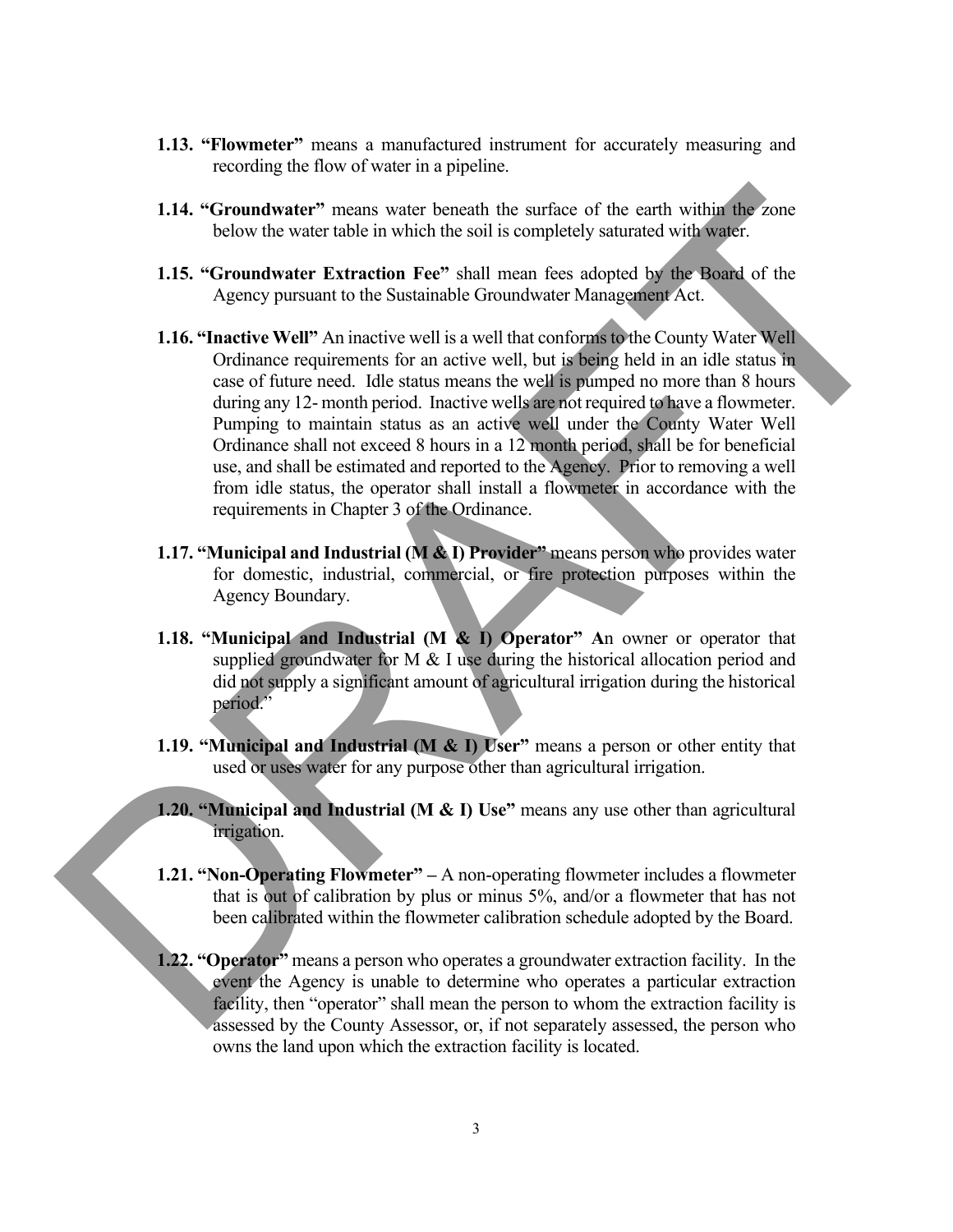- **1.23. "Ordinance"** means the present Ordinance, the Well Registration, Metering, and Reporting Ordinance, as adopted by the Upper Ventura River Groundwater Agency.
- **1.24. "Owner"** means a person who owns a groundwater extraction facility. Ownership shall be determined by reference to whom the extraction facility is assessed by the County Assessor, or if not separately assessed, the person who owns the land upon which the extraction facility is located.
- **1.25. "Person"** includes any state or local governmental agency, private corporation, firm, partnership, individual, group of individuals, or, to the extent authorized by law, any federal agency.
- **1.26. "Resolution"** means a formal statement of a decision adopted by the Board.
- **1.27. "Section"** as used in this Ordinance, is a numbered paragraph of a chapter.
- **1.28. "Quarterly Groundwater Extraction Statement"** is a form filed by each operator containing the information required by Section 2.2 and 2.3.1 and shall cover the periods from January 1 to March 31, April 1 to June 30, July 1 to September 30, and from October 1 to December 31 annually.
- **1.29. "Shall"** as used in this Ordinance, is an imperative requirement.
- **1.30. "Well Flushing"** means the act of temporarily discharging extracted groundwater through a connection located upstream of the water distribution system at the beginning of an extraction cycle. Well flushing is typically performed until the quality of the extracted water is suitable for beneficial use and/or will not damage the distribution system. In some cases, the flushing flows may be discharged upstream of the distribution system, including the flowmeter. Flushing flows discharged upstream of the flowmeter shall be estimated and reported to the Agency in accordance with the requirements accordance with the requirements in Chapter 2 of this Ordinance. 1.24. "Owner" means a person who owns a geometroscretion facility. Ownership<br>solal be determined by effection to high the company of solar control in the company sessor, or if not separately sesses<br>of, the person wise owe
	- **1.31. "Well Rehabilitation"** means the act of restoring a well to its most efficient condition by various treatments, development, or reconstruction methods. In most cases, groundwater extracted during well rehabilitation is not discharged through the extraction facility piping and, consequently, is not flow metered. In these cases, the volume of water extracted shall be estimated and reported to the Agency in accordance with the requirements accordance in Chapter 2 of this Ordinance.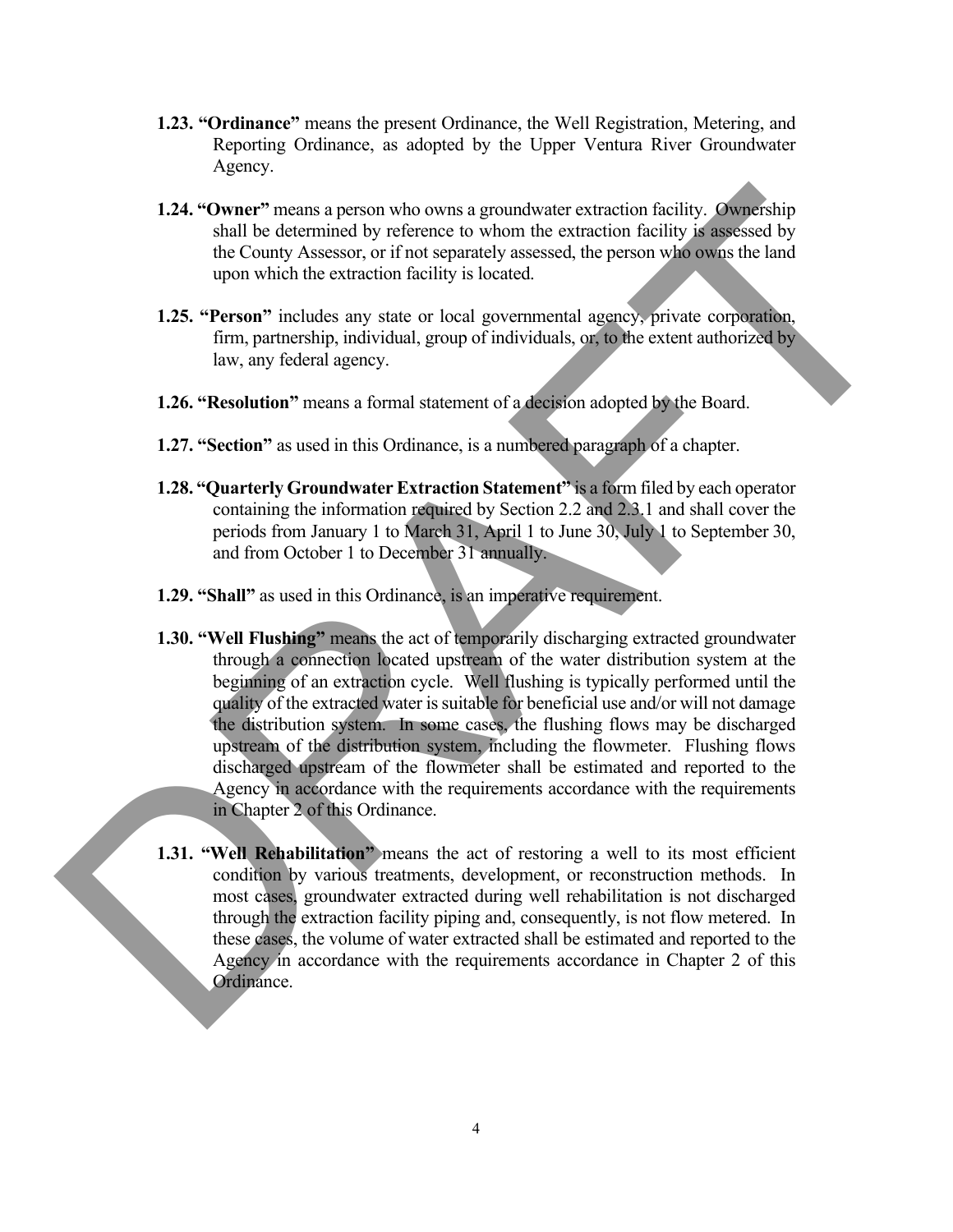### **CHAPTER 2.0 Registration of Wells and Levying of Charges**

### **2.1. Registration of Wells**

- 2.1.1. Agency Water Well Permit Requirement (No-Fee Permit) All new extraction facilities constructed within the Agency Boundary shall obtain a no-fee permit from the Agency prior to the issuance of a well permit by the County.
- 2.1.2. Registration Requirement All groundwater extraction facilities within the boundaries of the Agency shall be registered with the Agency within 30 days of the completion of drilling activities or within 30 days after notice is given to the owner of such facility. No extraction facility may be operated or otherwise utilized so as to extract groundwater within the Agency Boundary unless that facility is registered with the Agency, flow metered and permitted, if required, and all extractions reported to the Agency as required. The owner of an extraction facility shall register his extraction facility and provide in full, the information required to complete the form provided by the Agency that includes the following: 2.1. Registration of Wells<br>
2.1.1. Agros Water Well Permit Requirement (No-Fee Permit) All please<br>
2.1.1. Agros Water Well Permit first agros prior to the issues of sweet Bennefits by the Community and Separation Registra
	- 2.1.2.1. Name, address, telephone number, and e-mail address of the owner(s) of the land upon which the extraction facility is located
	- 2.1.2.2. Name, address, telephone number, and e-mail address of the well operator(s), if different than owner(s).
	- 2.1.2.3.A description of the equipment associated with the extraction facility.
	- 2.1.2.4.Location, parcel number and state well number of the water extraction facility.
	- 2.1.2.5.Digital photographs showing (1) the well and discharge piping with meter location visible, (2) flowmeter face with all totalizer digits and flowmeter units visible and legible; and (3) flow meter serial number. The digital photographs shall be date stamped and the file name shall include the state well number and meter serial number. The digital photographs shall be submitted to the Agency via e-mail or by other electronic method approved by the Executive Director.
	- **2.2. Change in Owner or Operator** The name of the owner of each extraction facility, the parcel number on which the well is located along with the names of all operators for each extraction facility shall be reported to the Agency within 30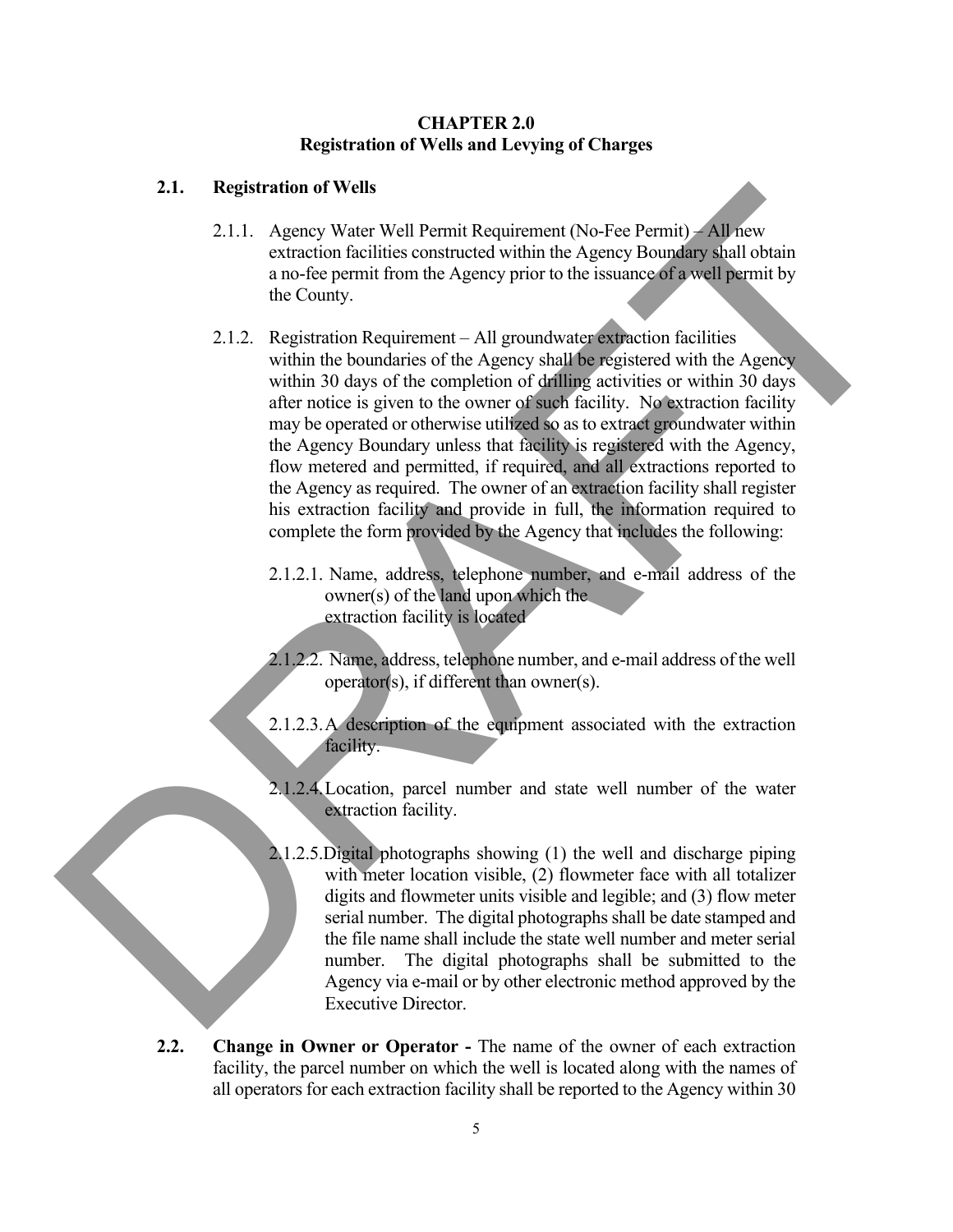days upon any change of ownership or operators, together with such other information required by the Executive Director.

- **2.3. Reporting Extractions** All extractions shall be reported to the Agency. All extractions shall be flowmetered in accordance with the requirements and methods for flowmetering extractions as specified by Chapter 3. In cases where flowmetering is not required, the volume of water extracted shall be estimated and reported to the Agency. The Agency shall send a "Quarterly Groundwater Extraction Statement" (QGESQGES) form to each well operator in January, April, July, and October each year. Each operator shall return the completed QGES form on or before the due date for all wells they operate. QGESQGES forms are due forty-five (45) days after being sent by the Agency. The QGES shall contain the following information: 2.3. Reporting Extractions - All extractions shall be reported to the Agenda contributions shall be the method of the system of the system of the system of methods of the method of the system of the method of the system o
	- 2.3.1. The information required under Section 2.1.2.1 through 2.1.2.5, above.
	- 2.3.2. The method of measuring or computing groundwater extractions.
	- 2.3.3. Total extractions from each extraction facility in acre-feet for the preceding period.
	- 2.3.4. A digital photograph of each flowmeter associated with each well listed on the QGES shall be submitted with the QGES. Each digital photograph shall be date stamped and shall show the entire meter face with all totalizer digits and flowmeter units visible and legible. The digital photograph file name shall include the state well number and meter serial number. The digital photograph(s) shall be submitted to the Agency via e-mail or by other electronic method approved by the Executive Director.

### **CHAPTER 3.0**

## **Installation and Use of Flowmeters for Groundwater Extraction Facilities**

#### **3.1. Installation and Use of Flowmeters**

3.1.1. Installation Requirement – Prior to extracting groundwater, the operator shall install a flowmeter. With the exception of connections used for well flushing and extraction facilities used by multiple operators, flowmeters shall be installed upstream of all connections to the main discharge line. Flowmetering is not required during well flushing and well rehabilitation; however, the volume of water extracted shall be estimated and reported to the Agency. Flowmeters are not required on Inactive Wells and Exempt Wells as defined in this Ordinance. Well operators are required to install flowmeters on wells and provide proof of calibration by June 30, 2023.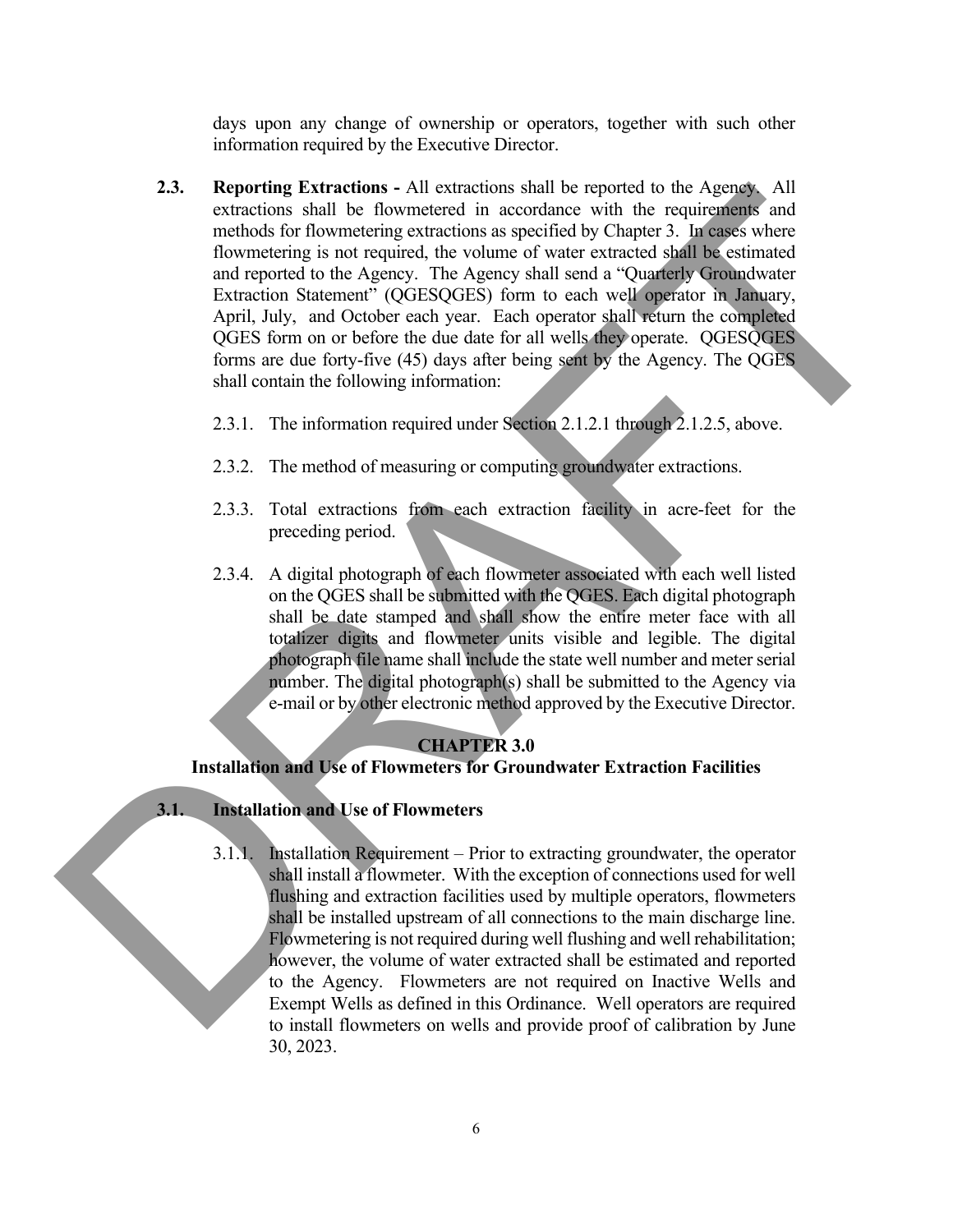- 3.1.2. Flowmeter Failure and Back-up Measurement Requirements Flowmeters occasionally fail, losing periods of record before the disabled or inaccurate meter is either replaced or repaired. When a flowmeter fails, the operator shall repair or replace the flowmeter within the timeframe specified in this Ordinance. Flowmeter failures and associated repairs or replacements shall be reported to the Agency together with any other information required by the Executive Director on or before the due date of the next Quarterly Groundwater Extraction Statement. Well operators shall be prepared to provide another acceptable method of computing extractions during these periods of flowmeter failure to avoid the loss of record on wells that require flowmetering under this Ordinance. the operator shall be propriate to forward the underline and the interference contents and a societization of the Appley by the contents and the spectra of the Appley by the propriate of the set of the set of the set of t
	- 3.1.3. Back-up Methods It is the operator's responsibility to maintain the flowmeter. Any allowable or acceptable backup measurement methods may be changed as technology improves or changes.
	- 3.1.4. Flowmeter Readings Functional flowmeters shall be read and the readings reported semi-annually on the extraction statements required under Section 2.3 above.
	- 3.1.5. Inspection of Flowmeters The Agency may inspect flowmeter installations for compliance with this Ordinance at any reasonable time.
	- **3.2. Flowmeter Testing and Calibration** All flowmeters shall be tested for accuracy at a frequency interval determined by the Board to meet specific measurement standards. Calibration methods and procedures approved by the Board as detailed in this Ordinance. Initial proof of calibration shall be provided prior to prior to June 30, 2023.
	- **3.3. Altering Flowmeters** Any person who alters, removes, resets, adjusts, manipulates, obstructs, or in any manner interferes or tampers with any flowmeter affixed to any groundwater extraction facility required by this Ordinance, resulting in said flowmeter to improperly or inaccurately measure and record groundwater extractions, is guilty of an intentional violation of this Ordinance and will be subject to any and all penalties as described in Chapter 7.
	- **3.4. Costs of Testing and Calibration** All costs incurred with flowmeter testing or calibration shall be the personal obligation of the well owner. Non-compliance with any provision of the flowmeter calibration requirements will subject the owner to financial penalties and/or liens as described below or in Chapter 7 of this Ordinance.
	- **3.5.** Upon violation of any flowmeter provision, the Agency may, as allowed by law, petition the Superior Court of the County for a temporary restraining order or preliminary or permanent injunction prohibiting the well owner from operating the facility, or for such other relief as may be appropriate.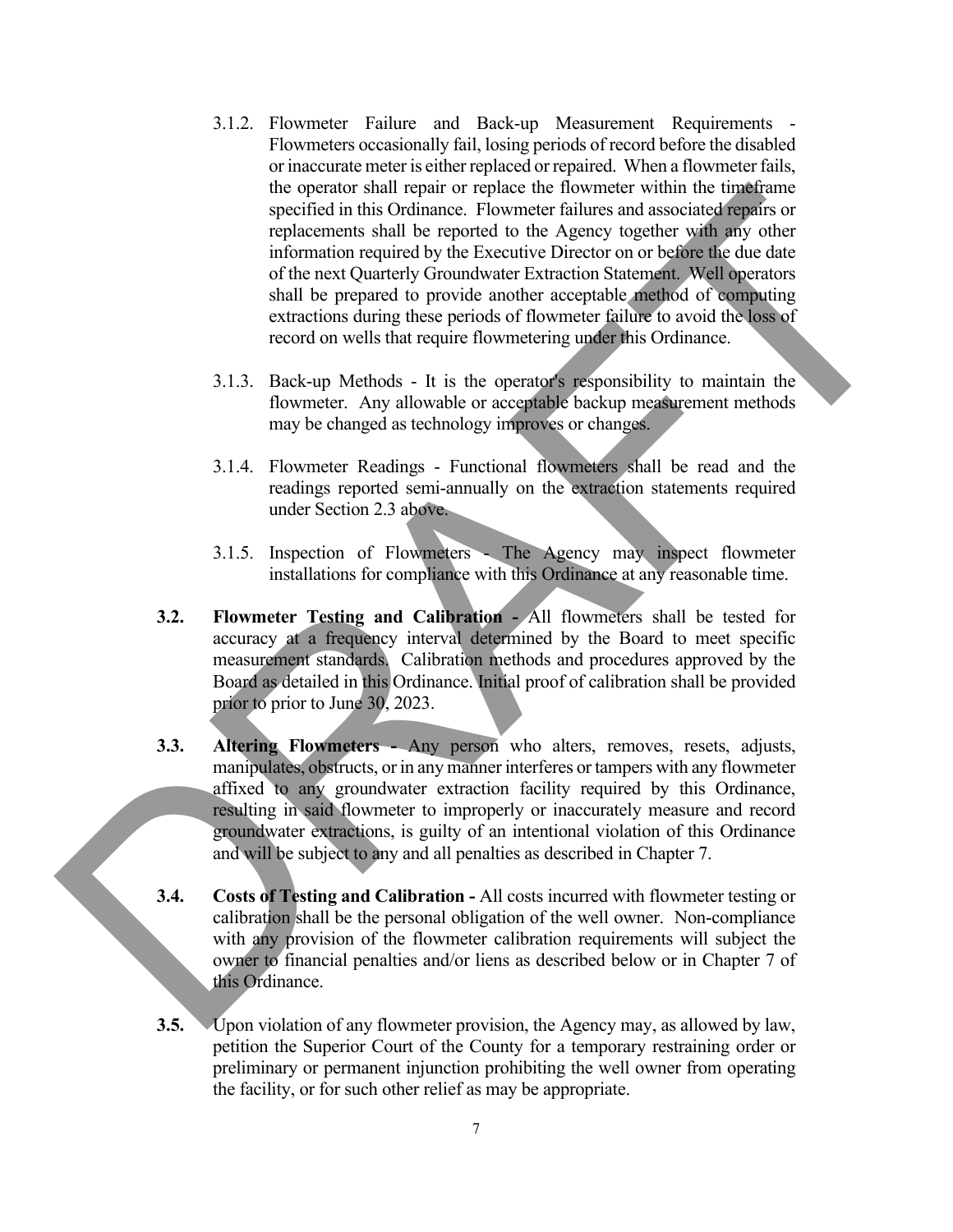## **CHAPTER 4 Flowmeter Testing and Calibration Requirements**

# **4.1 General Procedures**

- 4.1.1. All groundwater extraction flowmeters shall be tested for accuracy every three years to demonstrate accuracy within a range of plus or minus 5%.
- 4.1.2. Written certification of water meter accuracy by a qualified flowmeter testing company or person approved pursuant to section 4.7 shall be submitted within 30-days following any accuracy test or
- 4.1.3. If there is an indication that a flowmeter has been tampered with, the operator shall promptly report this to the Agency and the meter shall be retested and proof of flowmeter accuracy submitted to the Agency within 30 days of the discovery of the tampered meter.
- 4.1.4. If a flowmeter on an active well has been removed or destroyed for any reason by any person, whether by the operator, owner, or another person or entity - including, but not limited to, replacement, upgrade, or theft the operator must notify the Agency of this event within 14 days. In such event, the removed or destroyed flowmeter must be replaced within 30 days, and the new flowmeter tested and proof of flowmeter accuracy submitted to the Agency within 30 days after replacement. **Example 19** Formula Calibration Requirements<br>
4.1.1 General Procedures<br>
4.1.1 all grands active correction flowments shall be tasted from comparing vectors<br>
4.1.2. Written cerrification of water meter accuracy we a quali
	- 4.1.5. The Agency Executive Director, or designee, may, on a showing of good cause, grant additional time to comply with these provisions.

# **4.2. Approved Methods of Testing and Testing Requirements**

- 4.2.1. Method(s) of accuracy testing and calibration shall be determined by the Agency Executive Director, or designee, and may be changed at any time to accommodate technological improvements or better methods.
- 4.2.2. Some flowmeter tests may require a pipe tap or access fitting on either the upstream or downstream side of the well flowmeter, or both. If such portals are not available, the well operator or owner shall provide them at his or her own expense.
- 4.2.3. In cases where more than one flowmeter is utilized to measure groundwater extractions, every flowmeter in that well and/or plumbing configuration must be tested and calibrated to required tolerances during the same visit.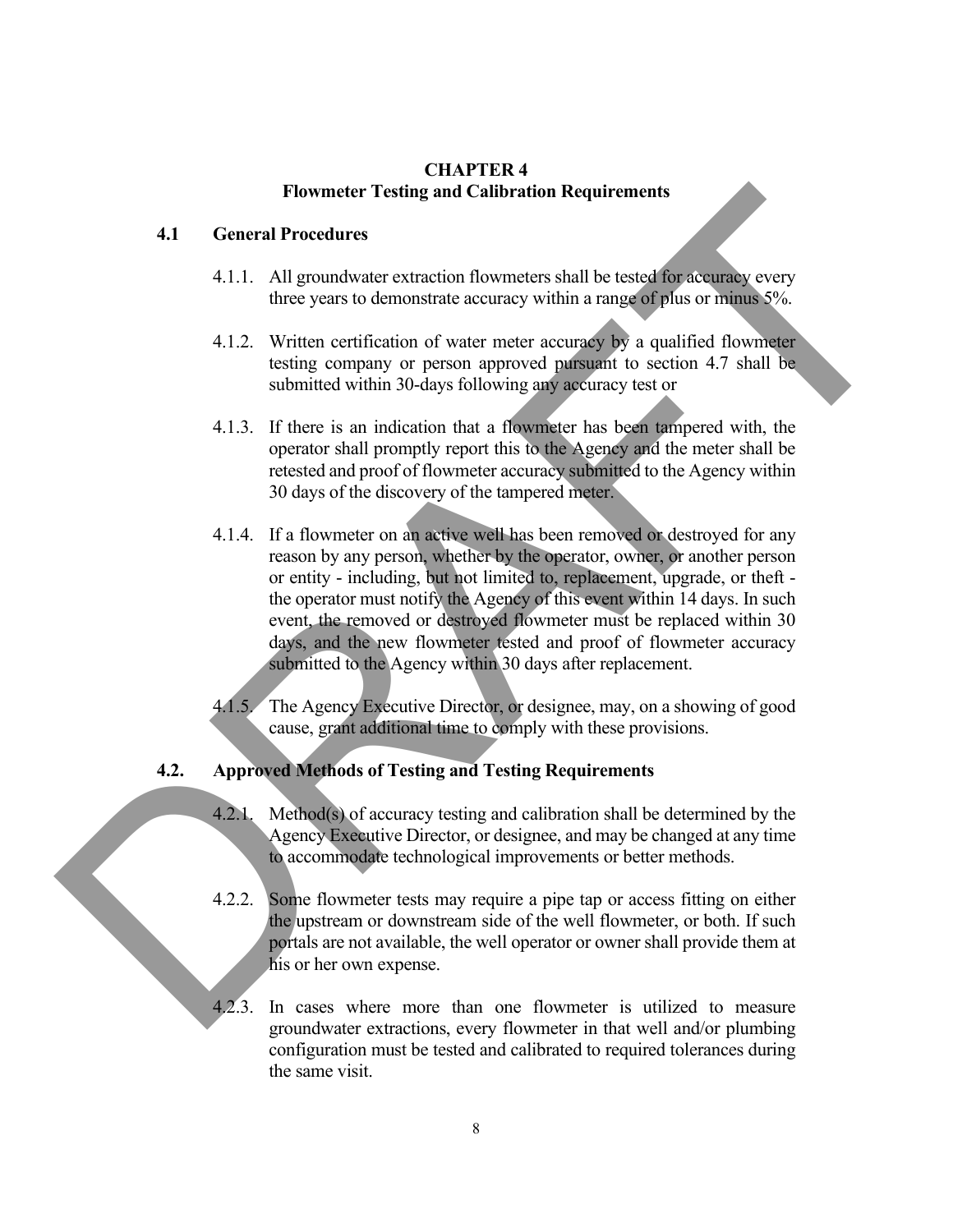### **4.3 Testing Option Via Southern California Edison (SCE)**

- 4.3.1. If the well pump motor is tested for electrical demand efficiency by Southern California Edison (SCE), a copy of the SCE Efficiency Report may be submitted to the Agency in lieu of the required flowmeter calibration report; however, an adequate comparison of the SCEdetermined flow measurement against the customer's existing well flowmeter must be provided within the submitted report.
- 4.3.2. If the SCE test results indicate that the flowmeter exceeds the plus or minus 5% accuracy range, the flowmeter must be repaired or replaced and retested per section "4.1.1" above at the owner's expense.
- 4.3.3 **Special Note:** Failure to obtain passing test results within the Agencyspecified time frame due to SCE's workload or backlog schedule is not justification for a time extension request. However, if a letter from SCE confirming a scheduled test date after the Agency specified time frame is submitted to the Agency prior to the required testing timeframe, the Agency Executive Director, or designee, may authorize a test date time extension.

## **4.4 New Flowmeter Installations**

4.4.1. When any operator or owner installs a new water flowmeter, including a replacement water flowmeter, on the discharge piping of a well, proof of flowmeter accuracy shall be submitted to the Agency within 30 days of the installation date. In addition, digital photographs shall be submitted showing (1) the well and discharge piping with meter location visible, (2) flowmeter face with all totalizer digits and flowmeter units visible and legible; and (3) flow meter serial number. The digital photographs shall be date stamped and the file name shall include the state well number and meter serial number. The digital photographs shall be submitted to the Agency via e-mail or by other electronic method approved by the Executive Director. Southern California Pelaston (SCF), a copy of the SCE Effection expectation and the Security of the contrast of the contrast of the security of the security of the security of the security of the security of the security

### **4.5 Required Documentation to Certify Calibration Accuracy Standards**

- 4.5.1. Documentation to indicate that existing flowmeters meet accuracy or calibration standards (without flowmeter replacement, repair, or refurbishment) shall be provided to the Agency by submitting a copy of the successful test/calibration results that are provided to the flowmeter owner/operator by either an agency-approved flowmeter tester or SCE, as noted in Section 4.3, above.
- 4.5.2 Documentation that indicates a flowmeter is new and/or has been repaired/refurbished to meet accuracy or calibration standards will be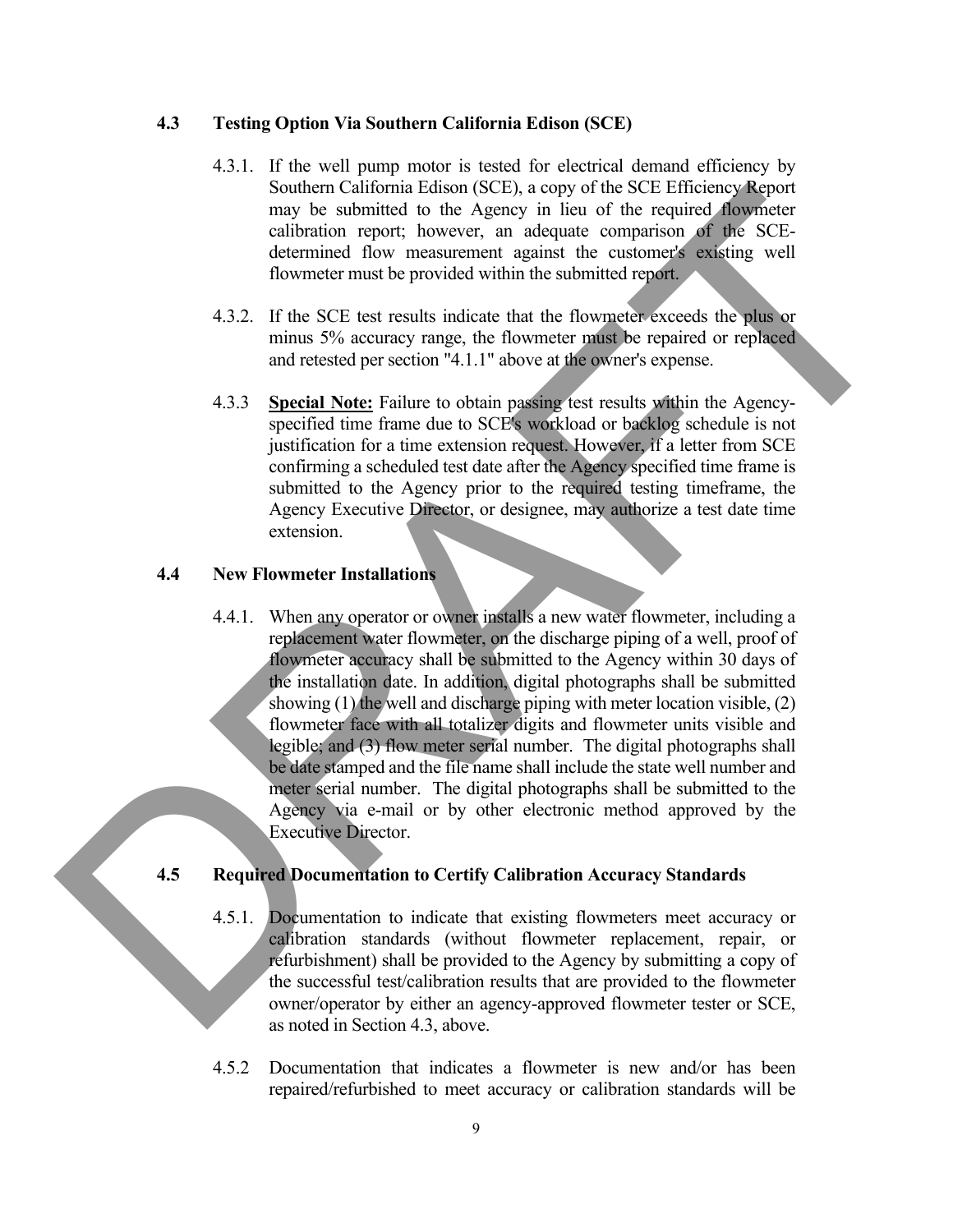acceptable to the Agency provided the flowmeter was installed per the flowmeter · manufacturer's specifications. Acceptable proof shall include name of meter manufacturer; meter serial and model numbers; unit of measure and unit multiplier for the meter; serial number, and that installation meets the manufacturer's specifications; an invoice and/or work order indicating that the flowmeter was installed or repaired/refurbished on a certain date.

- 4.5.3. If the new or refurbished flowmeter was not installed per the flowmeter manufacturer's specifications, the well owner or operator shall obtain a flowmeter test for accuracy, and if necessary, re-calibrate the new or refurbished flowmeter to reflect actual in-place conditions. The passing test results shall be submitted to the Agency within 30 days of new or refurbished flowmeter installation.
- 4.5.4 Required documentation to certify calibration accuracy standards shall include digital photographs showing (1) the well and discharge piping with meter location visible, (2) flowmeter face with all totalizer digits and flowmeter units visible and legible; and (3) flow meter serial number. The digital photographs shall be date stamped and the file name shall include the state well number and meter serial number. The digital photographs shall be submitted to the Agency via e-mail or by other electronic method approved by the Executive Director. means and unit multiplier for the metric, were all that there is specifical to the constrained on the constrained of the constrained of the constrained of the constrained of the constrained of the constrained fluorescent

### **4.6. Flowmeter Maintenance Between Required Calibration Testing Intervals**

- 4.6.1. Written notification shall be provided to the Agency at least two (2) weeks prior to any planned maintenance requiring removal and reinstallation of the flowmeter.
- 4.6.2. If the maintenance does alter the piping diameters or configuration, the flowmeter shall be retested, and if necessary, recalibrated, as per any and all applicable Ordinance requirements.
- **4.7. Approved Flowmeter Testers Approved testers are those approved by the Fox** Canyon Groundwater Management Agency, as designated at their website: https://fcgma.org/public-documents/forms, and as amended from time to time.
- **4.8. Meter Repair or Replacement** Broken or inaccurate flowmeters must be promptly reported to the Agency and repaired or replaced within 30 days of failure, or from the date when non-accurate readings are first noted. Special circumstances may be afforded additional leeway or time to comply with provisions at the discretion of the Executive Director. Proof of flowmeter accuracy of the repaired or replacement meter along with supporting documentation shall be submitted to the Agency within 30 days of the installation date.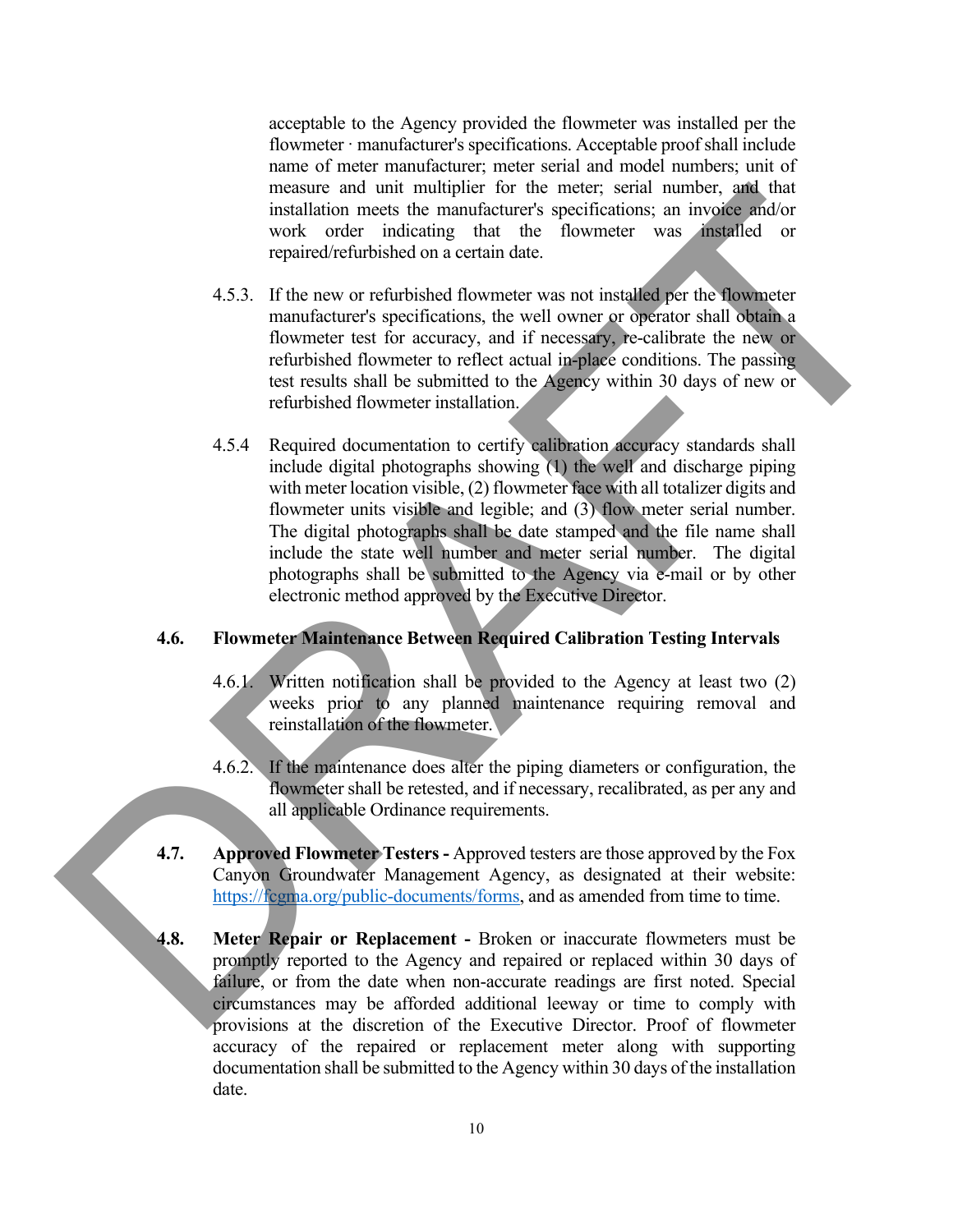- **4.9 Backup Measurement Methods-** When necessary, temporary in-place flowmeters shall be installed to provide back-up water flow measurement. The use of temporary flowmeters shall not exceed 60 days.
- **4.10 Inspection of Flowmetering Equipment** Agency staff or their designated agents may, at their discretion, inspect flowmetering equipment installations for compliance with this Ordinance at any reasonable time. A minimum of 24-hours notice will be provided to the well owner or operator prior to any well visit or inspection.

## **4.11 Non-Compliance with Flowmeter Calibration Requirements**

4.11.1. Pursuant to the statutory authority granted by this Ordinance and state law, a Notice of Violation shall be sent to any operator and/or owner who fails to provide the Agency with proof of accurate flowmeter calibration within specified timeframes. Also, any flowmeter for which the required proof of accuracy is not submitted within specified timeframes shall be deemed a non-operating flowmeter for purposes of Section 3.5 of this Ordinance. In addition, any operator and/or owner who fails to provide the Agency with proof of accurate flowmeter calibration within: use of kmposary flowmeters shall not exceed 60 days.<br> **4.10** Inspecting the more interesting the proposition of Flowmetering equipments firstal and an exceedible means at any reasonable time. A multimater of the complete

a) 120 days after a Notice of Violation is sent shall be liable to the Agency for a civil penalty in the amount of \$1,100.00;

b) 150 days after the Notice of Violation is sent shall be liable to the Agency for an additional civil penalty in the amount of an \$600.00, for a total penalty of \$1,700.00;

c) 210 days after the Notice of Violation is sent shall be liable to the Agency for an additional civil penalty in the amount of \$600.00, for a total penalty of \$2,300.00.

4.12.2. Non-compliance at the end of 210 days shall subject the owner to enforcement action and additional fines, penalties, fees or liens as authorized by this Ordinance or state law.

### **CHAPTER 5.0 Appeals**

**5.1.** Any person aggrieved by a decision or determination made by the Executive Director may appeal to the Board within forty-five (45) calendar days thereof by filing with the Executive Director a written request that the Board review the decision of the Executive Director. The Board shall equitably act on the appeal within 120 days after all relevant information has been provided by the appellant.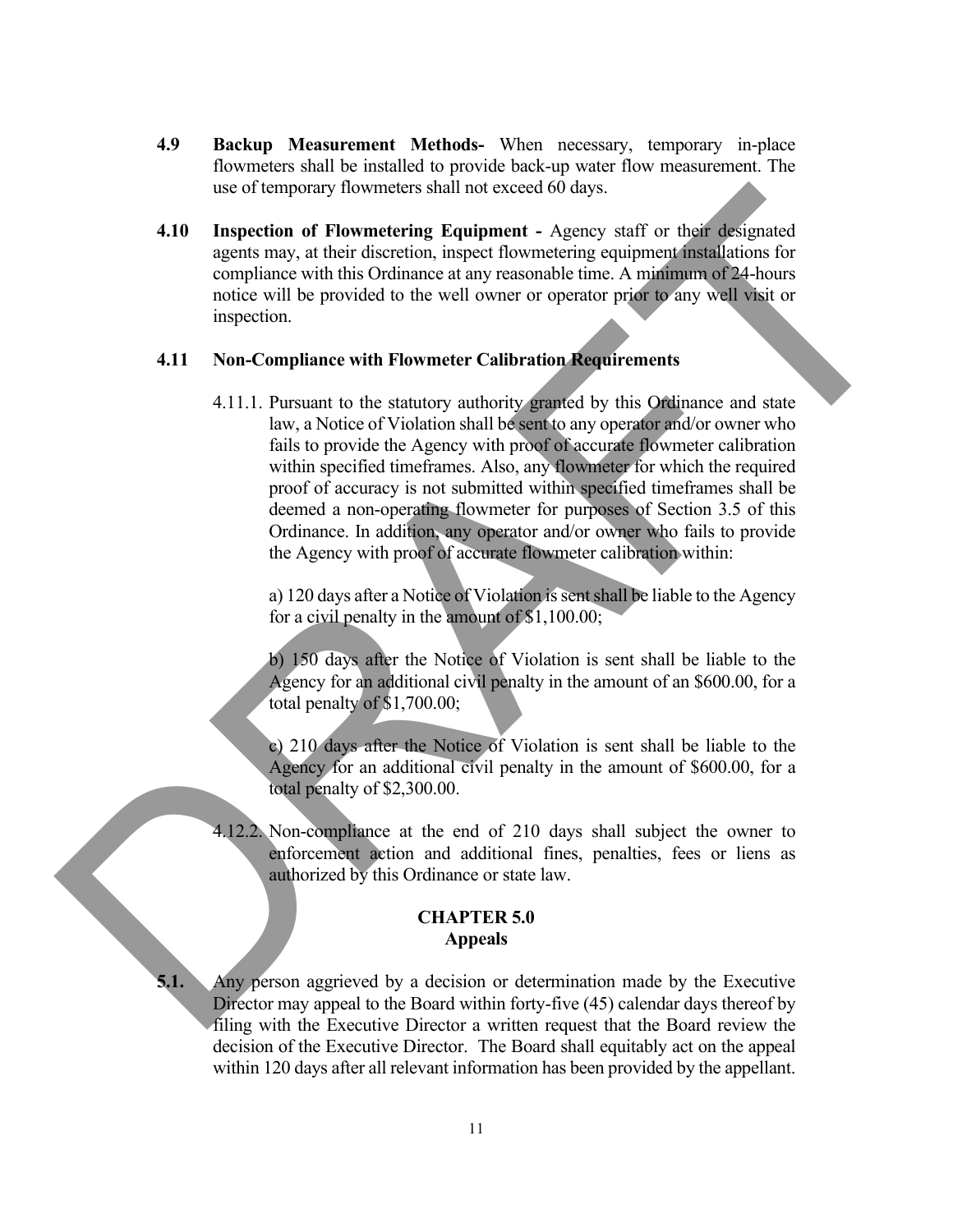## **CHAPTER 6.0 Severability**

**6.1**. If any section, part, clause or phrase in this Ordinance is for any reason held invalid or unconstitutional, the remaining portion of this Ordinance shall not be affected but shall remain in full force and effect.

# **CHAPTER 7.0 Penalties**

- **7.1.** Any operator or other person who violates the provisions of this Ordinance is subject to the criminal and civil sanctions set forth in state law and this Ordinances.
- **7.2.** Any person who intentionally violates any provision of this Ordinance shall be guilty of an infraction and may be required to pay a fine to the Agency in an amount not to exceed five hundred dollars (\$500).
- **7.3.** Any person who negligently or intentionally violates any provision of this Ordinance may also be liable civilly to the Agency for a sum not to exceed one thousand dollars (\$1,000) per day for each day of such violation, in addition to any other penalties that may be prescribed by law.
- **7.4.** Upon the failure of any person to comply with any provision of this Ordinance , the Agency may petition the Superior Court for a temporary restraining order, preliminary or permanent injunction, or such other equitable relief as may be appropriate. The right to petition for injunctive relief is an additional right to those, which may be provided elsewhere in this Ordinance or otherwise allowed by law. The Agency may petition the Superior Court of the County to recover any sums due the Agency. 6.1. If any section, part, clauses or phrase can have Ordinates for any case of the Columbus and helia Continuous state of the Columbus and the Section of the Columbus and the Columbus and the Columbus and the Columbus an
	- **7.5.** Civil penalties for specified violations of this Ordinance shall be established by Resolution which may provide discretion for the Executive Director to adjust and/or waive the civil penalty.

This Ordinance and amendments hereof shall become effective on the thirty-first day after adoption.

[Signature page follows]